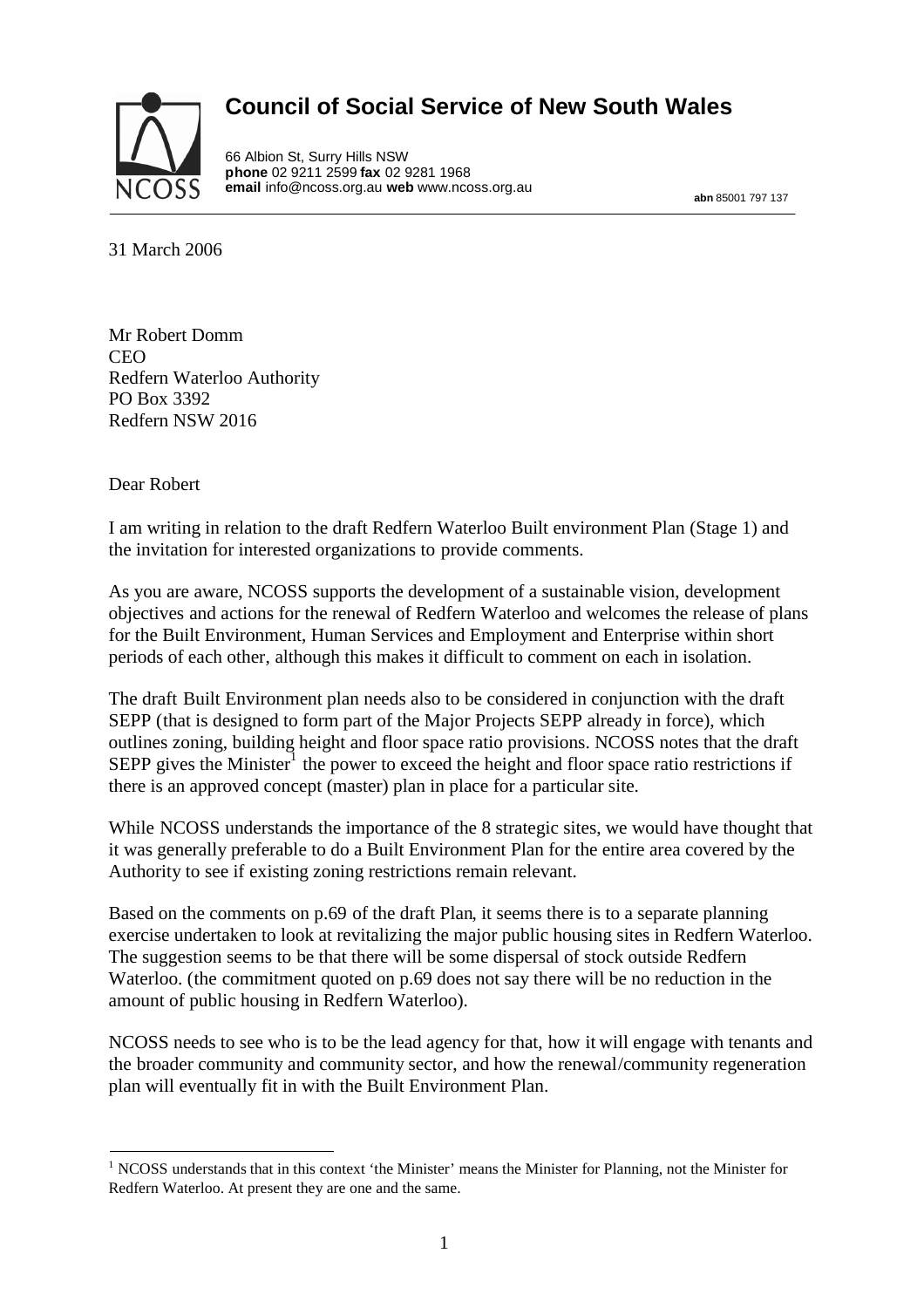### Metro Strategy implications

Redfern Waterloo is part of the Sydney Airport to CBD corridor, which is part of the broader global arc (now called Sydney's Economic Corridor).

Under the proposed Built Environment Plan, Redfern Waterloo will provide about 1/3 of the City of Sydney's employment targets under the Metro Strategy, but only a minor element of its housing growth. This is presumably because there are is no shortage of general housing activity (not affordable housing) elsewhere in the City of Sydney.

Significant changes at 4 of the sites:

- o up to 18 storeys for the Station/Gibbons/Regent St site,
- o up to 11 or 12 storeys for the undeveloped parts of the ATP and adjoining South Eveleigh sites;
- o up to 10 storeys (and one building up to 16 storeys) on the North Eveleigh sites.

The draft Plan indicates a total capacity 440,000 m2 of employment space or 18,000 jobs.

There is no discussion in the draft Plan as to where this would place Redfern in the future centres hierarchy of Sydney. Preliminary research suggests it would position Redfern as Sydney's 5<sup>th</sup> largest commercial space, behind the CBD, North Sydney, Parramatta and North Ryde/Macquarie Park.

If this is correct this would put Redfern ahead of Chatswood, and the designated suburban growth centres of Penrith and Liverpool (please see attachment)

The social and environmental impacts of the scale of this subregional centres type development need to be firmly stated and an action plan for their monitoring should be inserted in the draft Plan

### Other issues

NCOSS understands that an affordable housing strategy for the area is still to come. The RWA suggests that this is to be largely financed by the Carlton and United Brewery site and the 8 RWA strategic sites. NCOSS believes there must be a NSW government, as well as developer contribution to The Redfern Waterloo Affordable Housing Strategy this, as per the Ultimo Pyrmont experience.

Obviously the future development of the Block issue needs to be resolved. There is no Plan when the Minister's position is opposed by the landowner, and the landowner's Plans are opposed by the Government and may not have a financial backer.

In addition, a proper town centre is needed for Redfern. The best location for this is open to debate. The plan makes only passing reference to the existing shopping centre (east of Regent St) or of opportunities to redevelop it. It notes that existing residents largely go elsewhere to shop (to Broadway, Surry Hills, Marrickville or Eastgardens).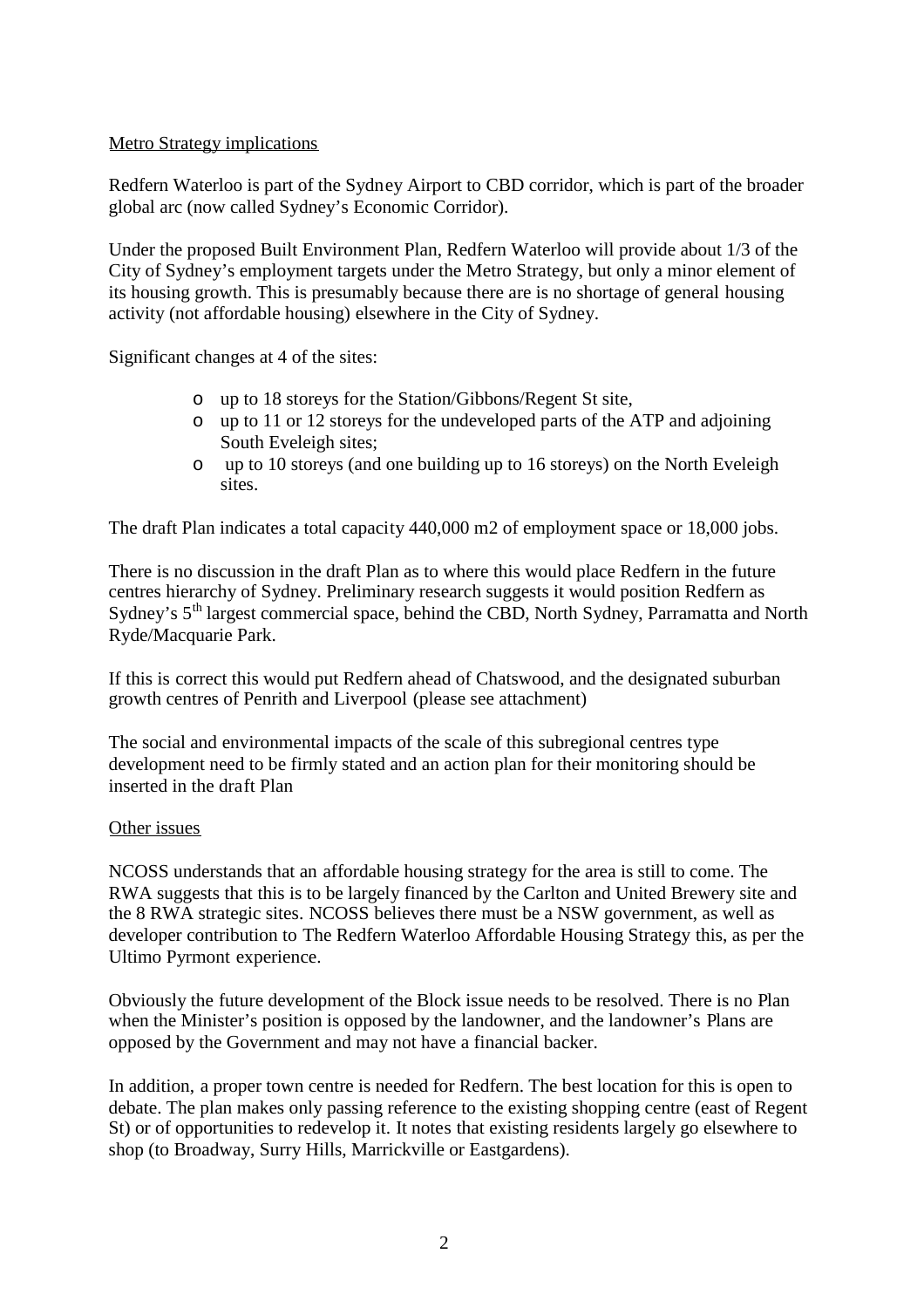It appears to NCOSS that the Station/Gibbons/Regent St site is more earmarked for office rather than shopping. There is thus possible confusion about differing meanings of a town centre, which is a critical matter that must be resolved in partnership with the various elements of the local community.

NCOSS suggests that in the final development of the Built Environment Plan (Stage 1), specific links in relations to the various sites are made between it and the Employment and Enterprise Plan. In addition, the means to effectively assess the social and environmental impacts of the scale of redevelopment proposed should be included in the final Built Environment Plan with cross reference to the role that actions from the Human Services Plan will play in helping to address these impacts.

I hope that these comments will be carefully considered by the RWA and the Minister in the finalization of this Plan

Yours sincerely

Gary Moore **Director**